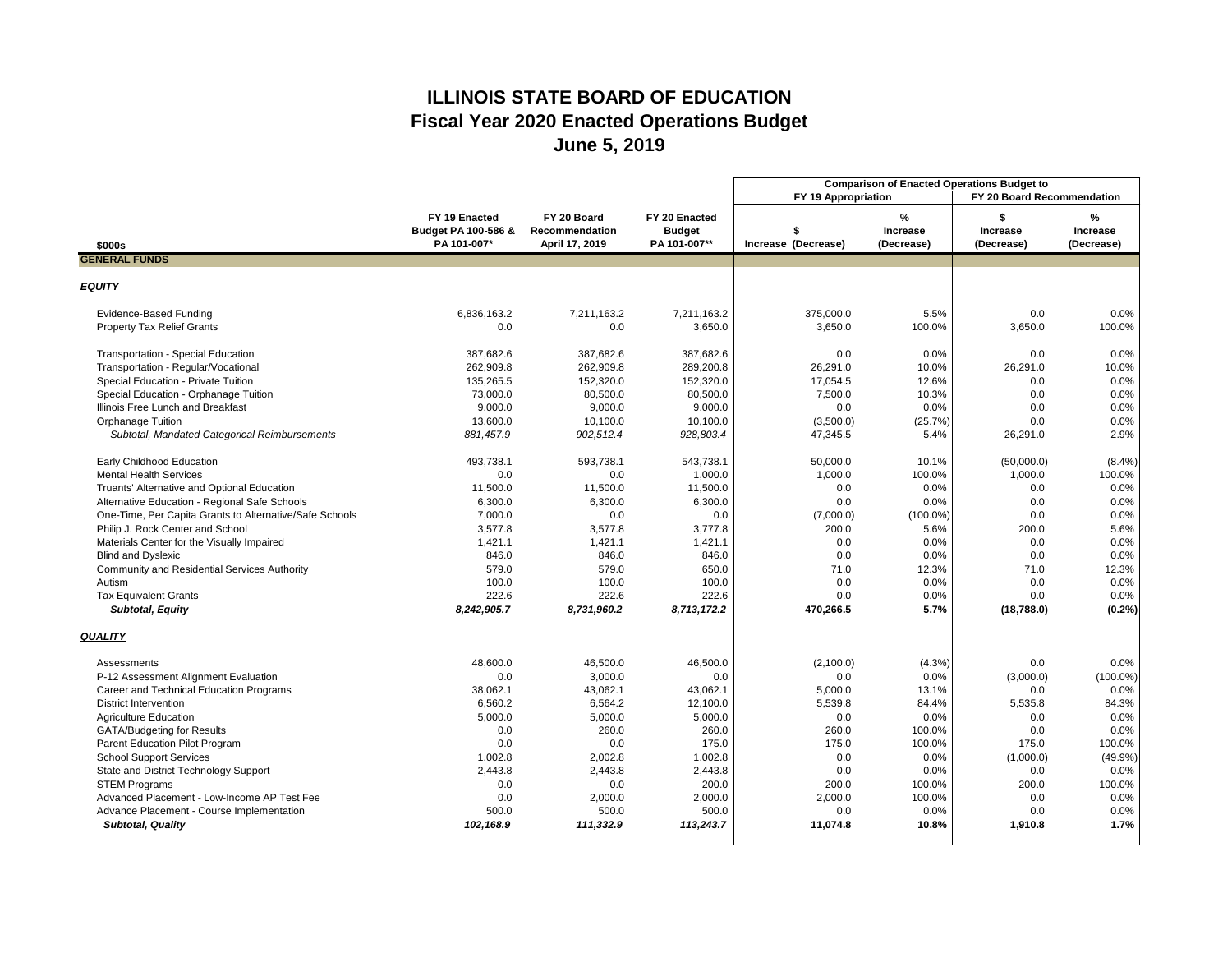|                                                                    |                     |                       |               | <b>Comparison of Enacted Operations Budget to</b> |                 |                            |                 |
|--------------------------------------------------------------------|---------------------|-----------------------|---------------|---------------------------------------------------|-----------------|----------------------------|-----------------|
|                                                                    |                     |                       |               | FY 19 Appropriation                               |                 | FY 20 Board Recommendation |                 |
|                                                                    | FY 19 Enacted       | FY 20 Board           | FY 20 Enacted |                                                   | $\%$            |                            | $\%$            |
|                                                                    | Budget PA 100-586 & | <b>Recommendation</b> | <b>Budget</b> |                                                   | <b>Increase</b> | <b>Increase</b>            | <b>Increase</b> |
| \$000s                                                             | PA 101-007*         | April 17, 2019        | PA 101-007**  | Increase (Decrease)                               | (Decrease)      | (Decrease)                 | (Decrease)      |
| <b>COMMUNITY</b>                                                   |                     |                       |               |                                                   |                 |                            |                 |
| After-School Programs                                              | 15,000.0            | 15,000.0              | 20,000.0      | 5,000.0                                           | 33.3%           | 5,000.0                    | 33.3%           |
| Southwest Organizing Project                                       | 2,000.0             | 2,000.0               | 3,500.0       | 1,500.0                                           | 75.0%           | 1,500.0                    | 75.0%           |
| <b>After School Matters</b>                                        | 2,443.8             | 2,443.8               | 3,443.8       | 1,000.0                                           | 40.9%           | 1,000.0                    | 40.9%           |
| <b>YouthBuild Illinois</b>                                         | 0.0                 | 0.0                   | 2,500.0       | 2,500.0                                           | 100.0%          | 2,500.0                    | 100.0%          |
| <b>Mobile Tolerance Education Center</b>                           | 0.0                 | 0.0                   | 1,000.0       | 1,000.0                                           | 100.0%          | 1,000.0                    | 100.0%          |
| School of the Art Institute of Chicago                             | 0.0                 | 0.0                   | 30.0          | 30.0                                              | 100.0%          | 30.0                       | 100.0%          |
| <b>District Consolidation Costs</b>                                | 1,900.0             | 378.0                 | 218.0         | (1,682.0)                                         | (88.5%)         | (160.0)                    | (42.3%)         |
| <b>Subtotal, Community</b>                                         | 21,343.8            | 19,821.8              | 30,691.8      | 9,348.0                                           | 43.8%           | 10,870.0                   | 54.8%           |
| <b>EDUCATOR RECRUITMENT AND RECOGNITION</b>                        |                     |                       |               |                                                   |                 |                            |                 |
| <b>Teach Illinois Report</b>                                       | 0.0                 | 2,400.0               | 0.0           | 0.0                                               | 100.0%          | (2,400.0)                  | $(100.0\%)$     |
| <b>Teach for America</b>                                           | 977.5               | 977.5                 | 1,000.0       | 22.5                                              | 2.3%            | 22.5                       | 2.3%            |
| <b>National Board Certification</b>                                | 1,000.0             | 1,000.0               | 1,500.0       | 500.0                                             | 50.0%           | 500.0                      | 50.0%           |
| <b>Educator Quality Investigations/Hearings</b>                    | 179.9               | 429.9                 | 429.9         | 250.0                                             | 139.0%          | 0.0                        | 0.0%            |
| <b>Subtotal, Educator Recruitment and Recognition</b>              | 2,157.4             | 4,807.4               | 2,929.9       | 772.5                                             | 35.8%           | (1, 877.5)                 | $(39.1\%)$      |
| <b>TOTAL - GRANTS</b>                                              | 8,368,575.8         | 8,867,922.3           | 8,860,037.6   | 491,461.8                                         | 5.9%            | (7,884.7)                  | $(0.1\%)$       |
|                                                                    |                     |                       |               |                                                   |                 |                            |                 |
| <b>Agency Capacity</b>                                             | 23,217.2            | 23,217.2              | 23,217.2      | 0.0                                               | 0.0%            | 0.0                        | 0.0%            |
| Ordinary & Contingent Expenses - General Revenue                   | 27.0                | 0.0                   | 0.0           | (27.0)                                            | $(100.0\%)$     | 0.0                        | 0.0%            |
| <b>Ordinary &amp; Contingent Expenses - Education Assistance</b>   | 20.4                | 0.0                   | 0.0           | (20.4)                                            | $(100.0\%)$     | 0.0                        | 0.0%            |
| <b>GENERAL FUNDS TOTAL</b>                                         | 8,391,840.4         | 8,891,139.5           | 8,883,254.8   | 491,414.4                                         | 5.9%            | (7, 884.7)                 | $(0.1\%)$       |
|                                                                    |                     |                       |               |                                                   |                 |                            |                 |
| <b>OTHER STATE FUNDS</b>                                           |                     |                       |               |                                                   |                 |                            |                 |
| <b>AGENCY CAPACITY--OTHER STATE FUNDS</b>                          |                     |                       |               |                                                   |                 |                            |                 |
| <b>Ordinary &amp; Contingent Expenses - Indirect Cost Recovery</b> | 7,015.2             | 7,990.0               | 7,990.0       | 974.8                                             | 13.9%           | 0.0                        | $0.0\%$         |
| Ordinary & Contingent Expenses - Teacher Certificate Fees          | 6,000.0             | 6,000.0               | 6,000.0       | 0.0                                               | 0.0%            | 0.0                        | 0.0%            |
| Ordinary & Contingent Expenses - ISBE Teacher Cert. Institute      | 2,208.9             | 2,208.9               | 2,208.9       | 0.0                                               | 0.0%            | 0.0                        | 0.0%            |
| Ordinary & Contingent Expenses - School Infrastructure Fund        | 600.0               | 600.0                 | 600.0         | 0.0                                               | 0.0%            | 0.0                        | 0.0%            |
| <b>Subtotal, Agency Capacity</b>                                   | 15,824.1            | 16,798.9              | 16,798.9      | 974.8                                             | 6.2%            | 0.0                        | $0.0\%$         |
| <b>TOTAL - AGENCY CAPACITY</b>                                     | 15,824.1            | 16,798.9              | 16,798.9      | 974.8                                             | 6.2%            | 0.0                        | 0.0%            |
| <b>STATE CHARTER SCHOOL COMMISSION</b>                             |                     |                       |               |                                                   |                 |                            |                 |
| <b>State Charter School Commission Fund</b>                        | 1,250.0             | 1,250.0               | 1,250.0       | 0.0                                               | 0.0%            | 0.0                        | $0.0\%$         |
| <b>Subtotal, State Charter School Commission</b>                   | 1,250.0             | 1,250.0               | 1,250.0       | 0.0                                               | 0.0%            | 0.0                        | $0.0\%$         |
| <b>GRANTS--OTHER STATE FUNDS</b>                                   |                     |                       |               |                                                   |                 |                            |                 |
| <b>Drivers Education Fund</b>                                      | 18,750.0            | 19,000.0              | 16,000.0      | (2,750.0)                                         | (14.7%)         | (3,000.0)                  | $(15.8\%)$      |
| Personal Property Replacement Tax Fund - ROE Salaries              | 11,000.0            | 11,200.0              | 11,200.0      | 200.0                                             | 1.8%            | 0.0                        | $0.0\%$         |
| Personal Property Replacement Tax Fund - ROE Services              | 6,970.0             | 6,970.0               | 6,970.0       | 0.0                                               | $0.0\%$         | 0.0                        | $0.0\%$         |
|                                                                    |                     |                       |               |                                                   |                 |                            |                 |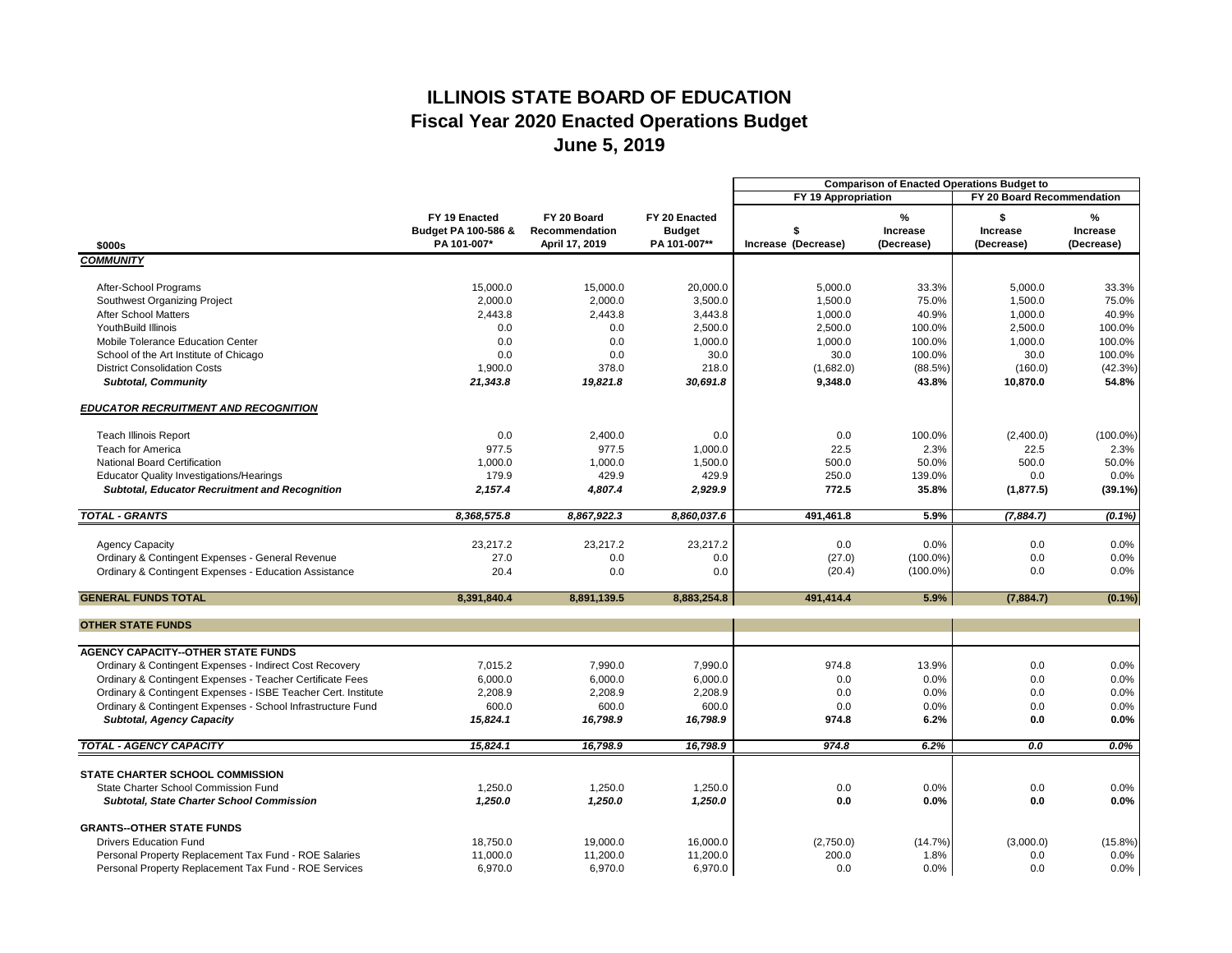|                                                                 |                                |                       |               | <b>Comparison of Enacted Operations Budget to</b> |                 |                 |                 |
|-----------------------------------------------------------------|--------------------------------|-----------------------|---------------|---------------------------------------------------|-----------------|-----------------|-----------------|
|                                                                 |                                |                       |               | FY 19 Appropriation<br>FY 20 Board Recommendation |                 |                 |                 |
|                                                                 | FY 19 Enacted                  | FY 20 Board           | FY 20 Enacted |                                                   | %               |                 | %               |
|                                                                 | <b>Budget PA 100-586 &amp;</b> | <b>Recommendation</b> | <b>Budget</b> |                                                   | <b>Increase</b> | <b>Increase</b> | <b>Increase</b> |
| \$000s                                                          | PA 101-007*                    | April 17, 2019        | PA 101-007**  | Increase (Decrease)                               | (Decrease)      | (Decrease)      | (Decrease)      |
| Personal Property Replacement Tax Fund - Bus Driver Training    | 70.0                           | 100.0                 | 100.0         | 30.0                                              | 42.9%           | 0.0             | 0.0%            |
| State Board of Education Special Purpose Trust Fund             | 8,484.8                        | 8,484.8               | 8,484.8       | 0.0                                               | 0.0%            | 0.0             | 0.0%            |
| School Technology Revolving Loan Fund                           | 7,500.0                        | 7,500.0               | 7,500.0       | 0.0                                               | 0.0%            | 0.0             | 0.0%            |
| <b>Charter Schools Revolving Loan Fund</b>                      | 200.0                          | 200.0                 | 200.0         | 0.0                                               | 0.0%            | 0.0             | 0.0%            |
| School District Emergency Financial Assistance Fund             | 1,000.0                        | 1,000.0               | 1,000.0       | 0.0                                               | 0.0%            | 0.0             | 0.0%            |
| Temporary Relocation Expenses Revolving Grant Fund              | 1,000.0                        | 1,000.0               | 1,000.0       | 0.0                                               | 0.0%            | 0.0             | 0.0%            |
| After School Rescue Fund                                        | 200.0                          | 200.0                 | 200.0         | 0.0                                               | 0.0%            | 0.0             | 0.0%            |
| <b>Subtotal, Grants</b>                                         | 55,174.8                       | 55,654.8              | 52,654.8      | (2,520.0)                                         | $(4.6\%)$       | (3,000.0)       | $(5.4\%)$       |
| <b>TOTAL - GRANTS</b>                                           | 55,174.8                       | 55,654.8              | 52,654.8      | (2,520.0)                                         | (4.6%)          | (3,000.0)       | (5.4%)          |
| <b>OTHER STATE FUNDS TOTAL</b>                                  |                                |                       | 70,703.7      |                                                   |                 |                 |                 |
|                                                                 | 72,248.9                       | 73,703.7              |               | (1, 545.2)                                        | $(2.1\%)$       | (3,000.0)       | (4.2%)          |
| <b>FEDERAL FUNDS</b>                                            |                                |                       |               |                                                   |                 |                 |                 |
| <b>AGENCY CAPACITY</b>                                          |                                |                       |               |                                                   |                 |                 |                 |
| Ordinary & Contingent Expenses - SBE Fed Dept of Agriculture    | 19,904.7                       | 19,904.7              | 19,904.7      | 0.0                                               | 0.0%            | 0.0             | 0.0%            |
| Ordinary & Contingent Expenses - SBE Fed Agency Services        | 1,378.8                        | 1,378.8               | 1,378.8       | 0.0                                               | 0.0%            | 0.0             | 0.0%            |
| Ordinary & Contingent Expenses - SBE Fed Dept of Education      | 50,869.8                       | 50,869.8              | 50,869.8      | 0.0                                               | 0.0%            | 0.0             | 0.0%            |
|                                                                 |                                |                       |               |                                                   |                 |                 |                 |
| <b>TOTAL-- AGENCY CAPACITY</b>                                  | 72,153.3                       | 72,153.3              | 72,153.3      | 0.0                                               | 0.0%            | 0.0             | $0.0\%$         |
| <b>GRANTS</b>                                                   |                                |                       |               |                                                   |                 |                 |                 |
| <b>Career and Technical Education</b>                           |                                |                       |               |                                                   |                 |                 |                 |
| Career and Technical Education - Basic                          | 55,000.0                       | 66,000.0              | 66,000.0      | 11,000.0                                          | 20.0%           | 0.0             | 0.0%            |
| <b>Subtotal, Career and Technical Education</b>                 | 55,000.0                       | 66,000.0              | 66,000.0      | 11,000.0                                          | <b>20.0%</b>    | 0.0             | $0.0\%$         |
| <b>Child Nutrition</b>                                          |                                |                       |               |                                                   |                 |                 |                 |
| <b>Child Nutrition Programs</b>                                 | 1,062,500.0                    | 1,062,500.0           | 1,062,500.0   | 0.0                                               | 0.0%            | 0.0             | 0.0%            |
| <b>Subtotal, Child Nutrition</b>                                | 1,062,500.0                    | 1,062,500.0           | 1,062,500.0   | 0.0                                               | 0.0%            | 0.0             | $0.0\%$         |
| <b>Individuals with Disabilities Act</b>                        |                                |                       |               |                                                   |                 |                 |                 |
| Individuals with Disabilities Education Act                     | 754,000.0                      | 754,000.0             | 754,000.0     | 0.0                                               | 0.0%            | 0.0             | 0.0%            |
| Individuals with Disabilities Education Act - Preschool         | 29,200.0                       | 29,200.0              | 29,200.0      | 0.0                                               | 0.0%            | 0.0             | 0.0%            |
| Individuals with Disabilities Education Act - State Improvement | 5,000.0                        | 5,000.0               | 5,000.0       | 0.0                                               | 0.0%            | 0.0             | 0.0%            |
| Individuals with Disabilities Education Act - Deaf and Blind    | 500.0                          | 800.0                 | 800.0         | 300.0                                             | 60.0%           | 0.0             | 0.0%            |
| <b>Subtotal, Individuals with Disabilities Act</b>              | 788,700.0                      | 789,000.0             | 789,000.0     | 300.0                                             | 0.0%            | 0.0             | $0.0\%$         |
| <b>Title Programs (excluding Assessments)</b>                   |                                |                       |               |                                                   |                 |                 |                 |
| Title I                                                         | 1,090,000.0                    | 1,090,000.0           | 1,090,000.0   | 0.0                                               | 0.0%            | 0.0             | 0.0%            |
| Title IV                                                        | 200,000.0                      | 200,000.0             | 200,000.0     | 0.0                                               | 0.0%            | 0.0             | 0.0%            |
| Title II                                                        | 160,000.0                      | 160,000.0             | 160,000.0     | 0.0                                               | 0.0%            | 0.0             | 0.0%            |
| Title III                                                       | 50,400.0                       | 50,400.0              | 50,400.0      | 0.0                                               | 0.0%            | 0.0             | 0.0%            |
| Title V - Charter Schools                                       | 21,100.0                       | 23,000.0              | 23,000.0      | 1,900.0                                           | 9.0%            | 0.0             | 0.0%            |
| Title II - Math/Science Partnerships                            | 18,800.0                       | 2,000.0               | 2,000.0       | (16,800.0)                                        | $(89.4\%)$      | 0.0             | 0.0%            |
| Title X                                                         | 5,000.0                        | 5,000.0               | 5,000.0       | 0.0                                               | $0.0\%$         | 0.0             | $0.0\%$         |